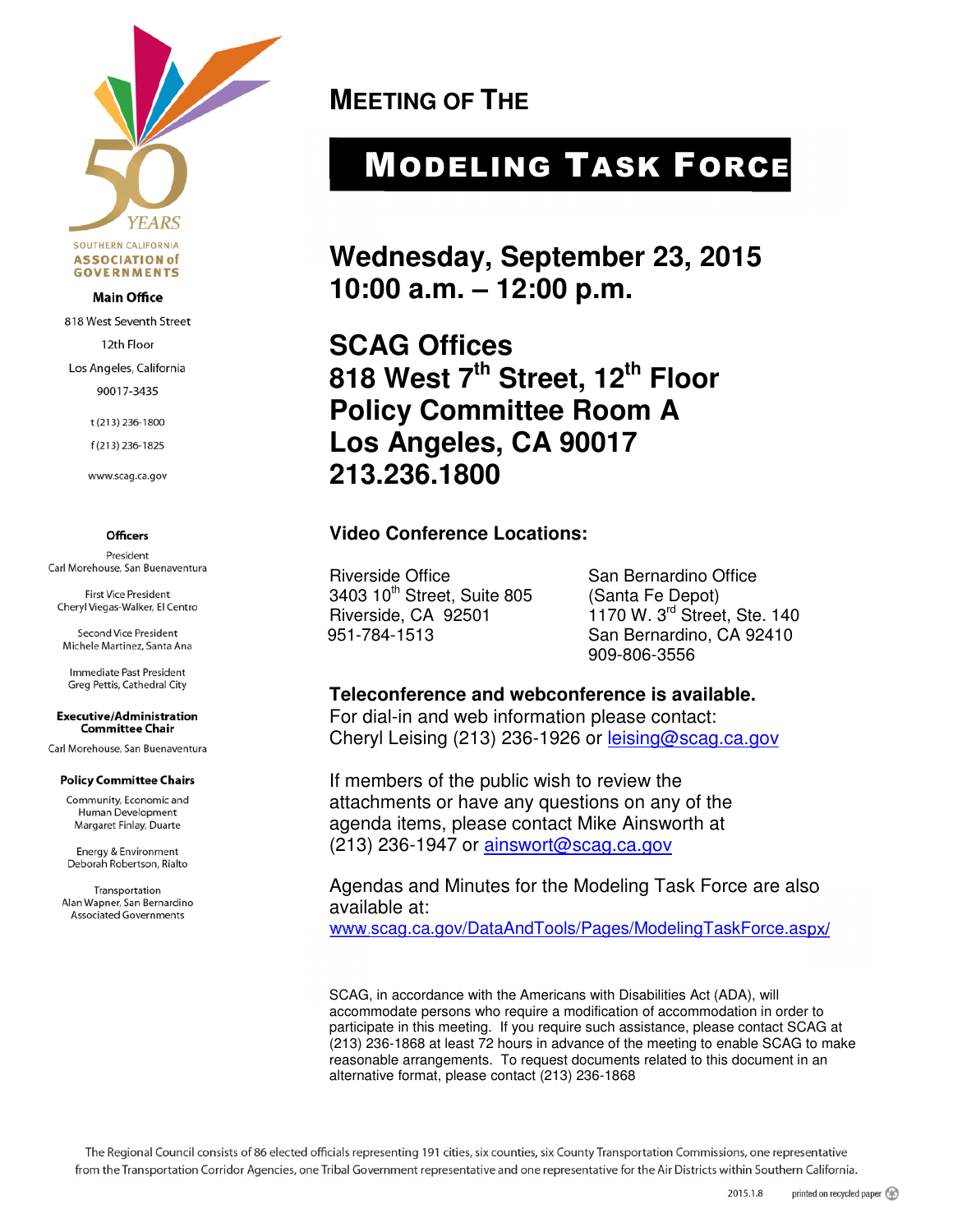## **AGENDA**

"Any item listed on the agenda (action or information) may be acted upon at the discretion of the Committee".

## 1.0 CALL TO ORDER AND INTRODUCTIONS Brian Smolke,

**2.0 PUBLIC COMMENT PERIOD** 

Members of the public desiring to speak on an agenda item or items not on the agenda, but within the purview of this Task Force, must fill out and present a speaker's card to the Assistant prior to speaking. A speaker's card must be turned in before the meeting is called to order. Comments will be limited to three minutes. The Chair may limit the total time for comments to twenty (20) minutes.

## **3.0 CONSENT CALENDAR**

- **3.1 Approval Items**
	- **3.1.1 Minutes of May 27, 2015 Attachment**

## **4.0 ACTION ITEM**

#### **5.0 INFORMATION ITEMS**

#### **5.1 Updates on Subregional Modeling Programs Group Discussion,**

Discussion by MTF members – an opportunity for agencies to share the status of their current modeling projects and upcoming modeling priorities.

## **5.3 2016 RTP/SCS Update** Daniel Tran,

 Update by SCAG Planning Staff on the development of the 2016 RTP/SCS.

 **SCAG**  30 Minutes

10 minutes

Chairperson